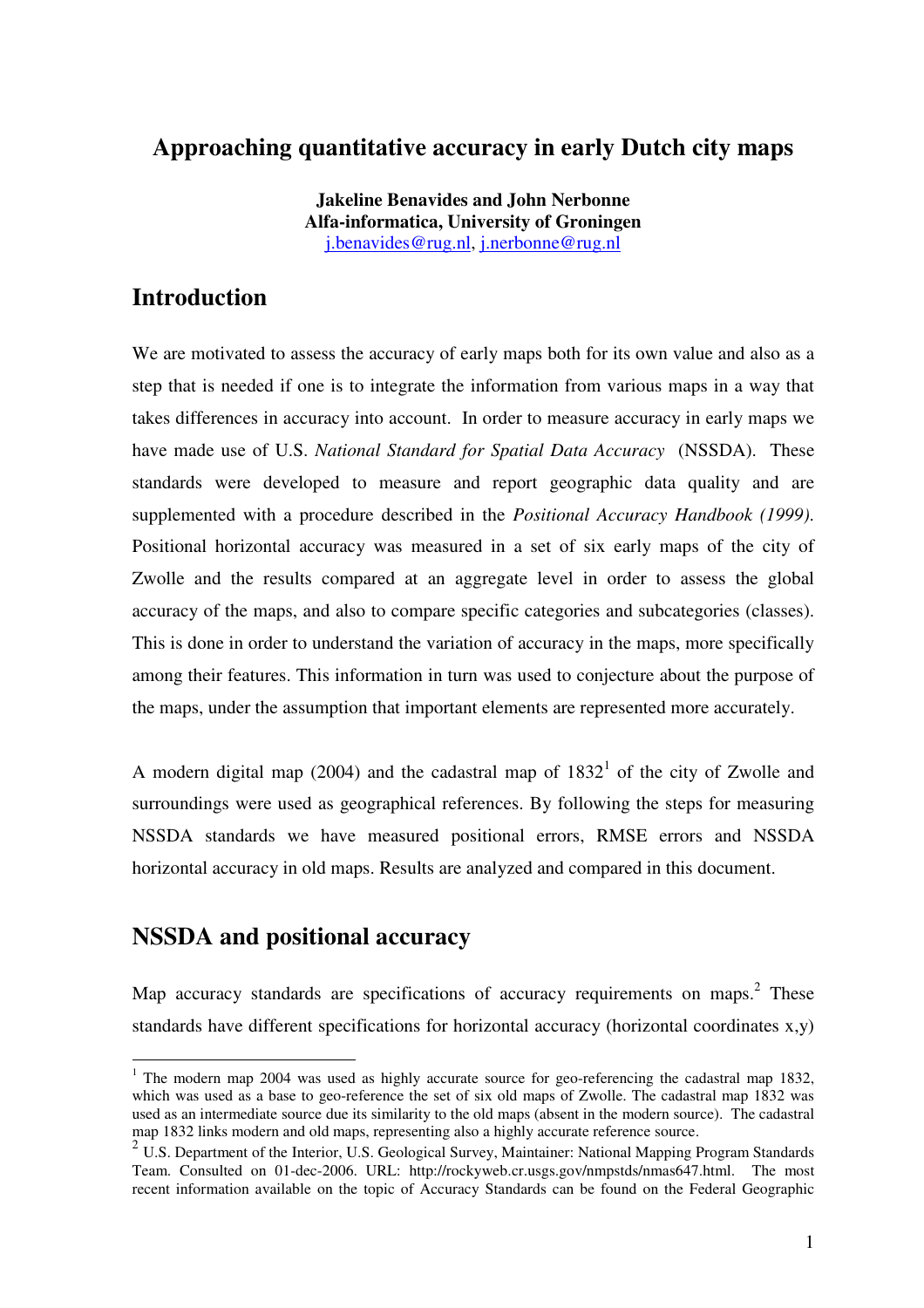and vertical accuracy (elevation or depth). NSSDA is the horizontal accuracy statistic tested at a 95% confidence level. By measuring this statistic we tested how accurate old maps are according to the standards of modern cartography.

#### **Geoprocessing of early maps**

In order to assess accuracy in early maps we need to be able to compare historical and modern sources spatially by giving a common 'real-world' geographic reference to all maps. We used the GBN $K^3$  modern map of Zwolle (2004) as a geographical reference as a modern reference system for the cadastral map of 1832, which was in turn used as more highly accurate map for geo-referencing the early maps.<sup>4</sup>

Three different transformations were used for geo-referencing old maps and for analysing differences in results. These transformation classes restrict the sorts of distortions allowed in aligning one map with another. We shall not concern ourselves with the specific assumptions of the different transformations, but we examine three different sorts in order to verify that our work is not dependent on a single sort. We experiment therefore with Two point (4 parameters), Affine (6 par.) and Helmert (4 par.) transformations, and for each of these we calculated the parameters necessary to align the position, orientation and size of old maps with the cadastral map 1832. In the first transformation (two-points) only two reference points, strategically located<sup>5</sup> in the external part of two bastions, were used. In the other two transformations several reference points were used.

Once all maps were aligned in a common reference system, coordinate values  $(x,y)$  were collected for a set of common points. These were used for the measurement of positional errors and the assessment of horizontal accuracy.

Data Committee (FGDC) web site (http://www.fgdc.gov), including contributions of the American Society for Photogrammetry and Remote Sensing (ASPRS, http://www.asprs.org/resources/standards.html) as Accuracy Standards for Large-Scale Maps.

<sup>3</sup> GBKN (*De grootschalige basiskaart Nederland*) of Zwolle (2004). Gemeente Archief Zwolle.

<sup>&</sup>lt;sup>4</sup> Because of the gap in time and content between modern and early maps, the cadastral map 1832 served as intermediate source facilitating the interpretation of features and the taking of measurements from map to map.

<sup>&</sup>lt;sup>5</sup> Several tests using different pairs of diagonally opposing bastions where made in order to find the best fitting. In these tests the maps were scaled, rotated and translated by using different bastions baselines. From these tests it was concluded that the best fitting between the cadastral map and the old maps is obtained by using the longest distance between bastions However, since one of this points is not represented in the cadastral map, it is correct to note that we may have introduced an initial error in the location of this point.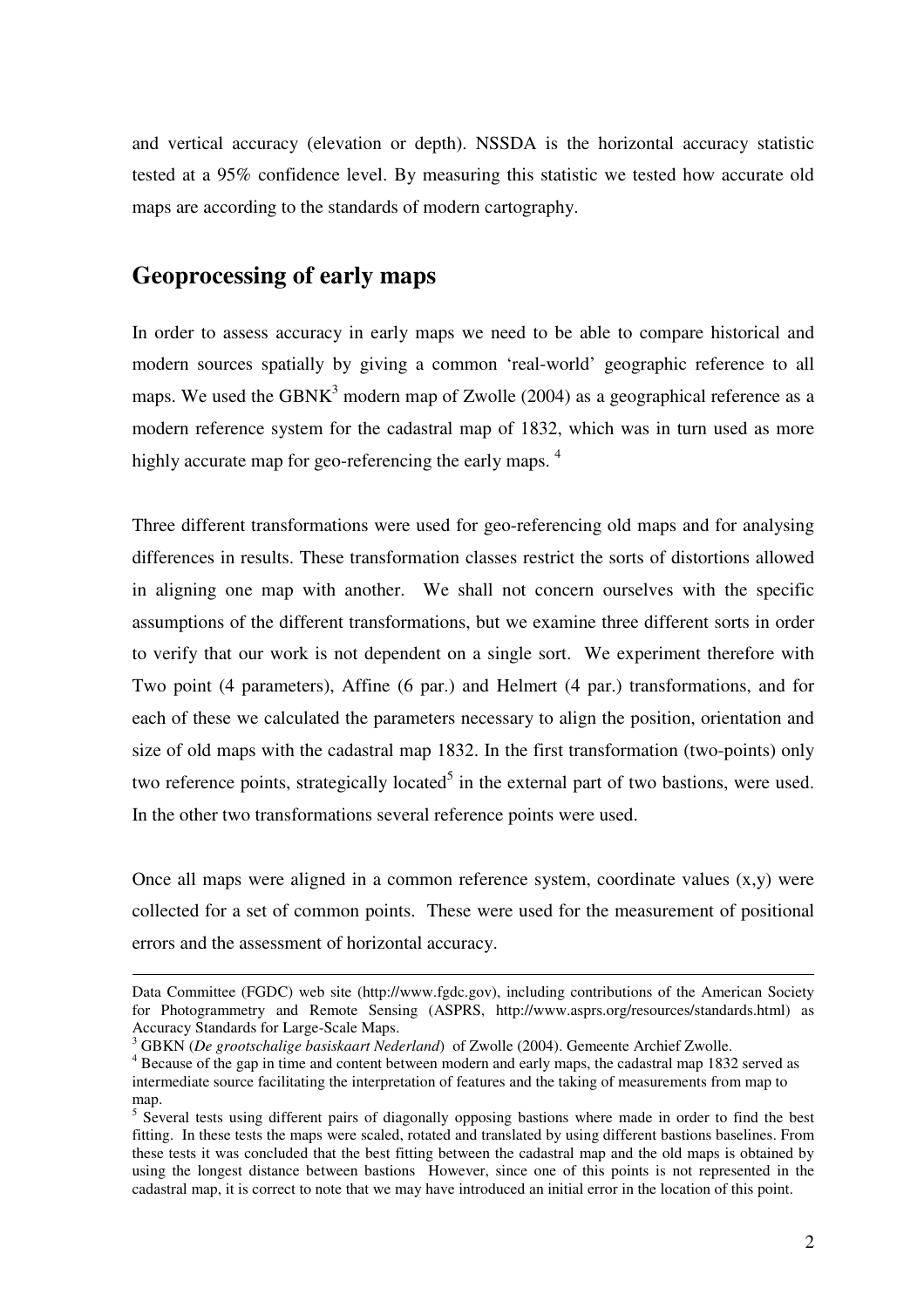#### **Positional error**

Positional error is given by the difference in the position of a point identified in the early map with respect to the position of the same point in the cadastral map of 1832. This error (magnitude and direction) was measured for every point of the set. The linear displacement (magnitude) of every point is calculated by measuring the Euclidean distance between the two points based on the coordinates x and y. This distance represents how far the location of the point in the early map is from the "real" location<sup>6</sup>. The direction is calculated by the Euclidean angle of the vectors separating homologous points and defines the direction in which the error occurs.<sup>7</sup>

In this paper we focus on the analysis of NSSDA horizontal accuracy therefore positional errors are not analysed in detail.

#### **RMSE and horizontal NSSDA accuracy**

We apply the steps described in Positional Accuracy handbook<sup>8</sup> to calculate and report NSSDA horizontal accuracy in a set of early maps of the city of Zwolle. This includes a selection of tests points, selection of the cadastral map 1832 as independent data set of higher accuracy and the respective measurements, calculations and report.

Using these points, the positional accuracy was computed by calculating three values: the sum of the squared differences between the early maps' coordinate values and the coordinate values of the cadastral map of 1832; the mean obtained by dividing the sum of squares by the number of test points being evaluated, and the root mean squared error  $(RMSE)^9$  statistic, which is simply the square root of the mean. The NSSDA statistic is determining by multiplying the RMSE by a value that represents the standard error of the mean at the 95% confidence level (NSSDA Positional accuracy handbook) as explained in

 $<sup>6</sup>$  The location of the points in the geo-referenced cadastral map 1832 is assumed as the "real" location.</sup>

 $<sup>7</sup>$  To calculate these values we make use of the function arctangent, or inverse tangent, of the differences in x-</sup> and y-coordinates between the early maps and the cadastral map 1832.

<sup>8</sup> Minnesota Planning Land Management Information Center, 1999

<sup>9</sup>RMSE error is "the square root of the average of the set of squared differences between dataset coordinates values from an independent source of higher accuracy for identical points ". FGDC-STD-007.3-1998, p3-4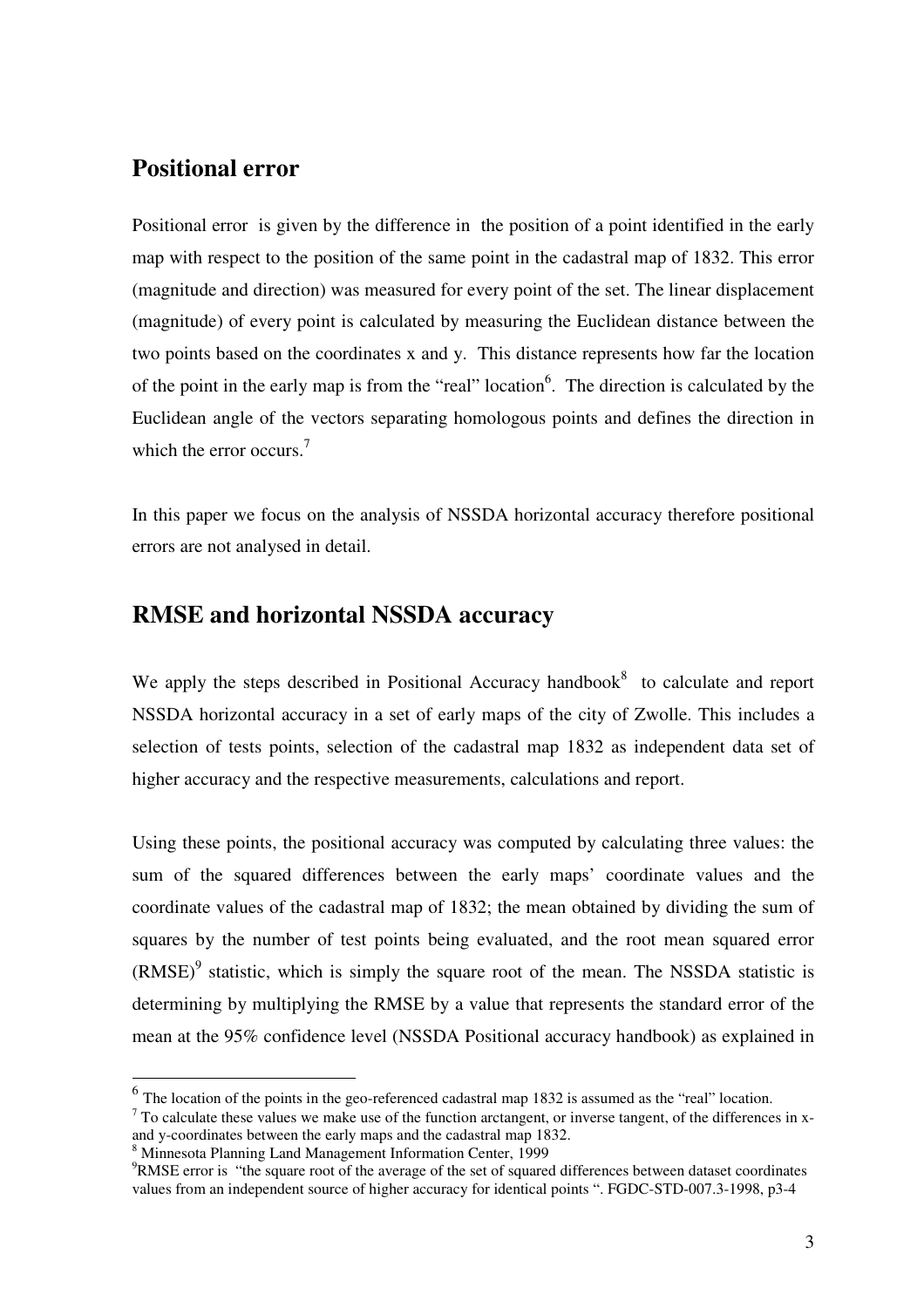the document of Geospatial Positioning Accuracy Standards FGDC-STD-007.3-1998 in the Appendix 3-a (normative). This procedure assumes that systematic errors has been removed so that error is normally distributed and independent in the x- and y-dimensions. We estimate the number of standard errors needed for a 95% confidence interval at 2.4477 based on the *t*-distribution with 19 degrees of freedom, which we did not vary even where data were sparse in order to have comparable values. Then horizontal accuracy at the 95% level may be calculated by using a formula such as the following. When  $RMSE_x = RMSE_y$ (=RMSE), we exploint the fact that RMSE =  $sqrt(2*RMSE_x^2) = 1.4142$  RMSE<sub>x</sub>, so that  $RMSE_x = RMSE/1.4142$  to use the formula:

> $Accuracy_r = 2.4477 * RMSE_x = 2.4477 * RMSE_v$  $= 2.4477*RMSE/1.4142$  $Accuracy_r = 1.7308 * RMSE_r$ .

We can alternatively use the approximation of circular standard error at 95% confidence when RMSEx  $\neq$  RMSEy and RMSEmin/RMSEmax is between 0.6 and 1.0 (FGDC-STD-007.3-1998 Appendix 3-a):

 $Accuracy_r \sim 2.4477 * 0.5 * (RMSE_x + RMSE_v)$ 

#### **Cadastral Map of 1832**

Our choice of using the cadastral map of 1832 as the independent highly accurate dataset leads us to expect an initial effect in the calculation of NSSDA horizontal accuracy for early maps since this map is the result of combining two maps in different scales (local and regional). The first contains the data inside the water boundary around the old city, and the second , the area outside the same boundary (Figure 1).



**Figure 1**. Areas inside (in light grey) and outside (in dark grey) of the city water boundary. The line defining this boundary marks inside/outside.

The horizontal NSSDA accuracy in the 1832 map tested with respect to the modern (2004) map was calculated at 3.73m at 95% confidence for the map as a whole, but values are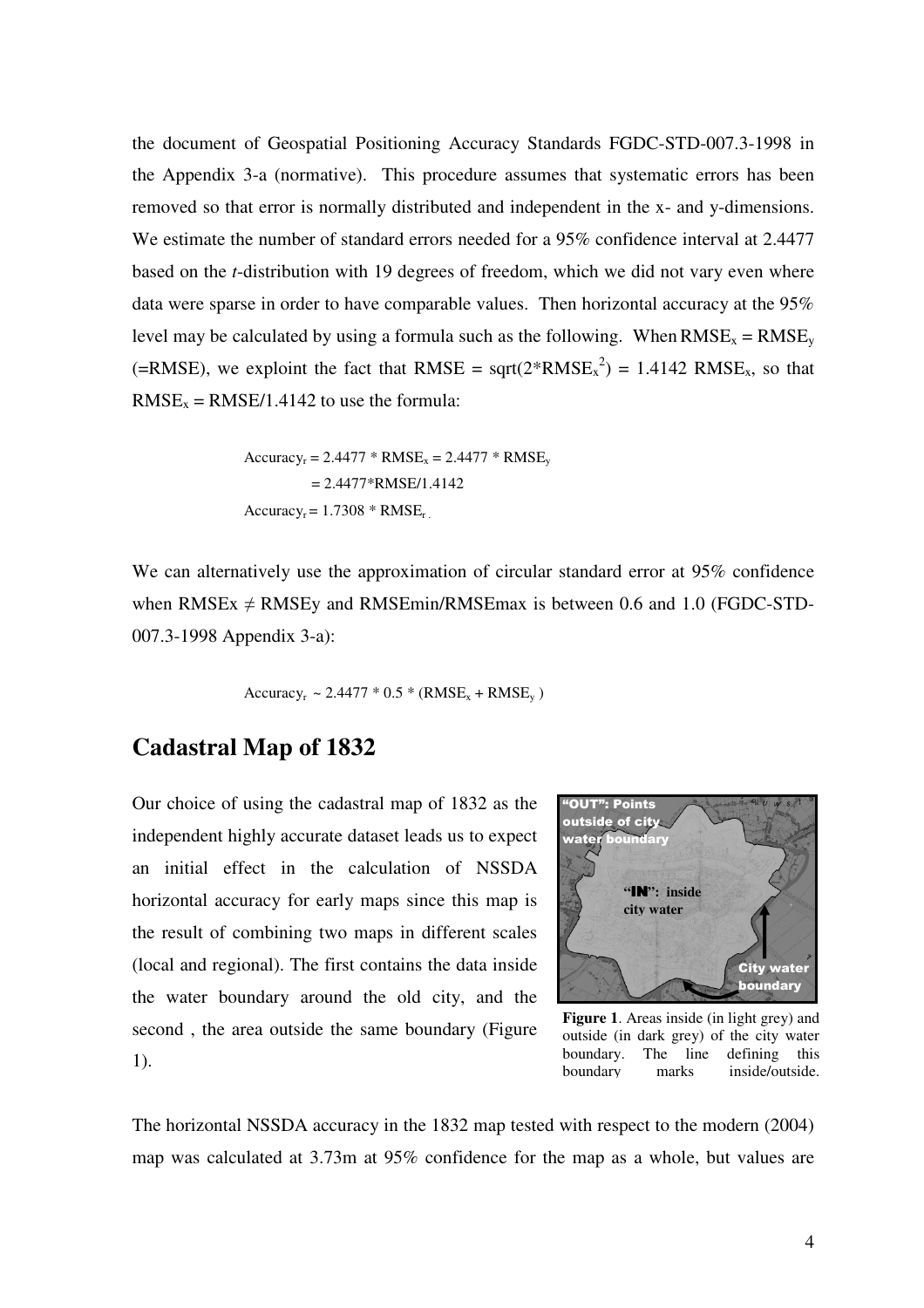clearly different when NSSDA is tested for areas inside and outside the city separately. NSSDA (at 95% confidence) is 1.94m inside the city as opposed to 6.88m outside.  $^{10}$ 

### **The sample: Selection and classification of test points**

Twenty or more test points are required to conduct a statistically significant accuracy evaluation regardless of the size of the data set or area of coverage because twenty points make a computation at the 95% confidence level reasonable (Positional Accuracy Handbook, 3: 1999). However, due to the difficulty in finding common features between old and modern sources it was not always possible to obtain twenty points in every analysed category and class (see Table 1).

Once points were selected, they were grouped by categories according to whether they were inside the city water boundary (IN) or outside (OUT). This distinction was made to explore whether we find the same significant difference between these groups that we observed in the cadastral map 1832. We consider as well the possibility that the objects inside vs. outside might belong to different classes. These classes were defined according to the object they represent as indicated in Table 1 and Figure 2. The first eight classes belong to the category 'IN'. The last two classes belong to the category 'OUT'.

| <b>Class</b>       | <b>Description of location of points</b> | Cat    | <b>Blaeu</b> | <b>Dh68</b> | Dh68a | <b>Dhslide</b> | G <sub>35</sub> | <b>Priorato</b> | <b>Total</b> |
|--------------------|------------------------------------------|--------|--------------|-------------|-------|----------------|-----------------|-----------------|--------------|
| <b>Bastions</b>    | Bastions along the fortified city        | In     | 33           | 32          | 32    | 32             | 33              | 29              | 191          |
| <b>Buildings</b>   | buildings (churches, mills, houses),     | In     | 32           | 17          | 18    | 14             | 6               | 21              | 108          |
| <b>Bridges</b>     | <b>Bridges</b>                           | In     | 18           | 23          | 23    | 21             | 22              | 20              | 127          |
| <b>Streets</b>     | <b>Streets</b> intersections             | In     | 179          |             |       |                |                 |                 | 179          |
| <b>Walled area</b> | Buildings along the walled area          | In     | 24           | 20          | 21    | 23             | 21              | 21              | 130          |
| Water1             | Water channels (internal)                | In     | 46           | 45          | 44    | 45             | 44              | 40              | 264          |
| Water <sub>2</sub> | Water channels (surrounding) internal    | In     | 12           | 12          | 12    | 12             | 9               | 12              | 69           |
| Water3             | Water channels (surrounding) external    | In     | 40           | 35          | 35    | 37             | 35              | 32              | 214          |
| <b>Parcels</b>     | Parcels intersections (external)         | Out    | 16           | 41          | 42    | 42             | 20              | 16              | 177          |
| <b>Roads</b>       | Roads intersections (external)           | Out    | 13           | 18          | 19    | 18             | 14              | 16              | 98           |
| <b>Total</b>       |                                          | In_out | 413          | 243         | 246   | 244            | 204             | 207             | 1557         |

**Table 1.** Classes and number of tested points per class and per map.

 $10$  We are aware that the difference in accuracy detected in the cadastral map 1832 (inside vs. outside) affects the results of accuracy for the early maps tested. However, we expect to find significant differences in depictions inside vs. outside the city boundaries in spite of the fact that the errors in the 1832 cadastral map limit the sensitivity of our probes.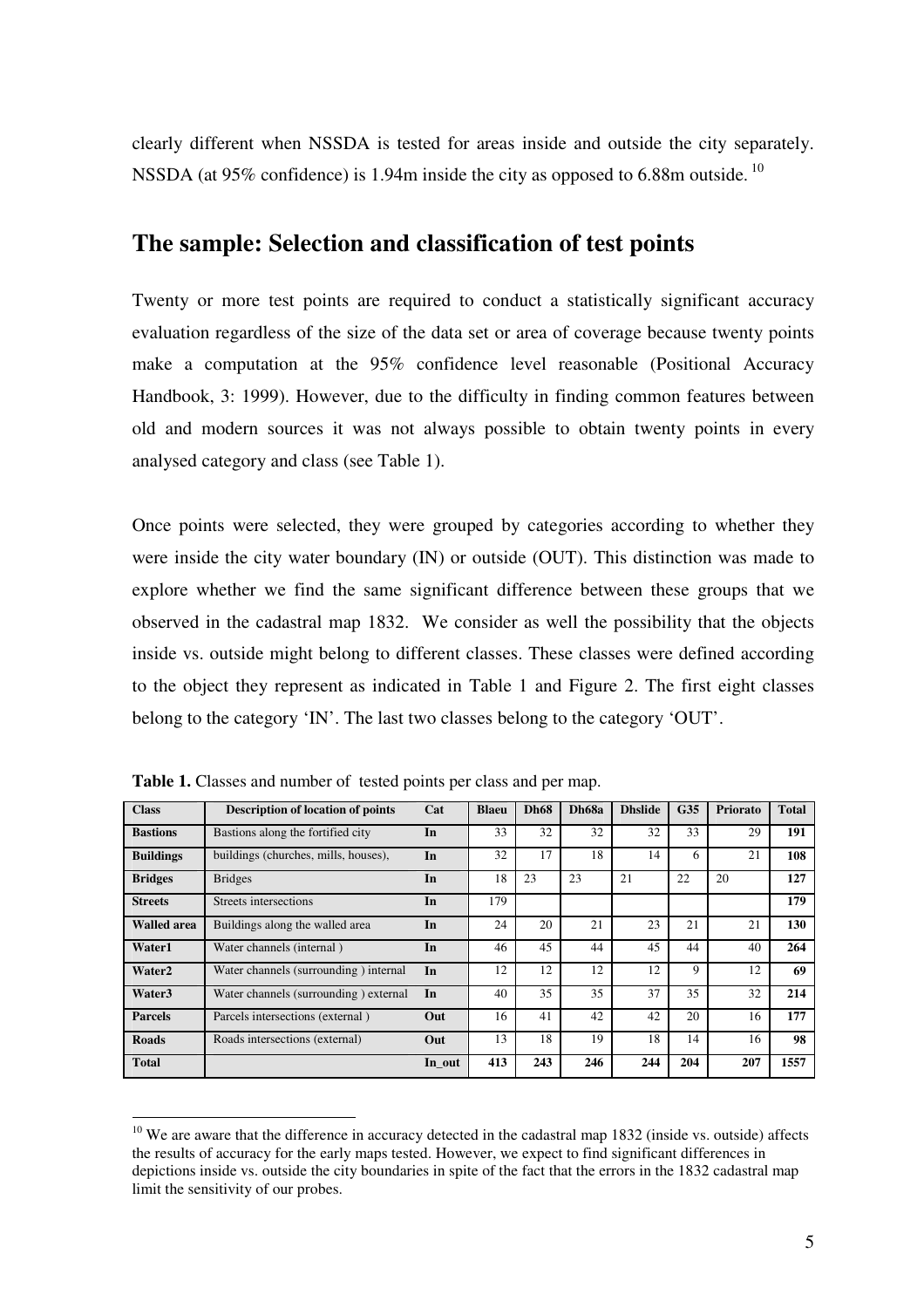

**Figure 2**. Example of features selected for comparison and analysis divided by classes according to the list shown in Table 1. The window on the left shows 10 points in the cadastral map 1832. The window on the right shows the corresponding points in the map of Blaeu (1649).

## **NSSDA horizontal accuracy per classes inside and outside city**

Our assumption that the depiction inside the city differs from the depiction outside is confirmed when these areas are analyzed by category. For every class and map we have calculated the NSSDA values as shown in Table 2. As observed previously, classes inside the city all show lower values than classes outside (parcels and roads).

Regarding the results from the different transformations applied (see above) we note:

- 1. Different results are obtained from different transformations.
- 2. No matter which transformation is used, the maps Dh68, Dh68a and Dhslide show little difference in overall results (for all classes).
- 3. The application of Helmert and affine transformations results in very different accuracy estimations for the map of Blaeu in the classes water2, parcels and roads.
- 4. The biggest differences between the transformations are observed in the maps G35 and Priorato, which are also the most inaccurate maps.
- 5. The map G35 has very different accuracy estimations under the different transformations (differing by 2,8m to 24.2m), with exception of the class buildings (differing by  $0,4m$  to  $0,5m$ ).
- 6. The map of Priorato has the highest error and also shows the clearest difference between the three transformations in all classes. Values for the classes bastions, walls,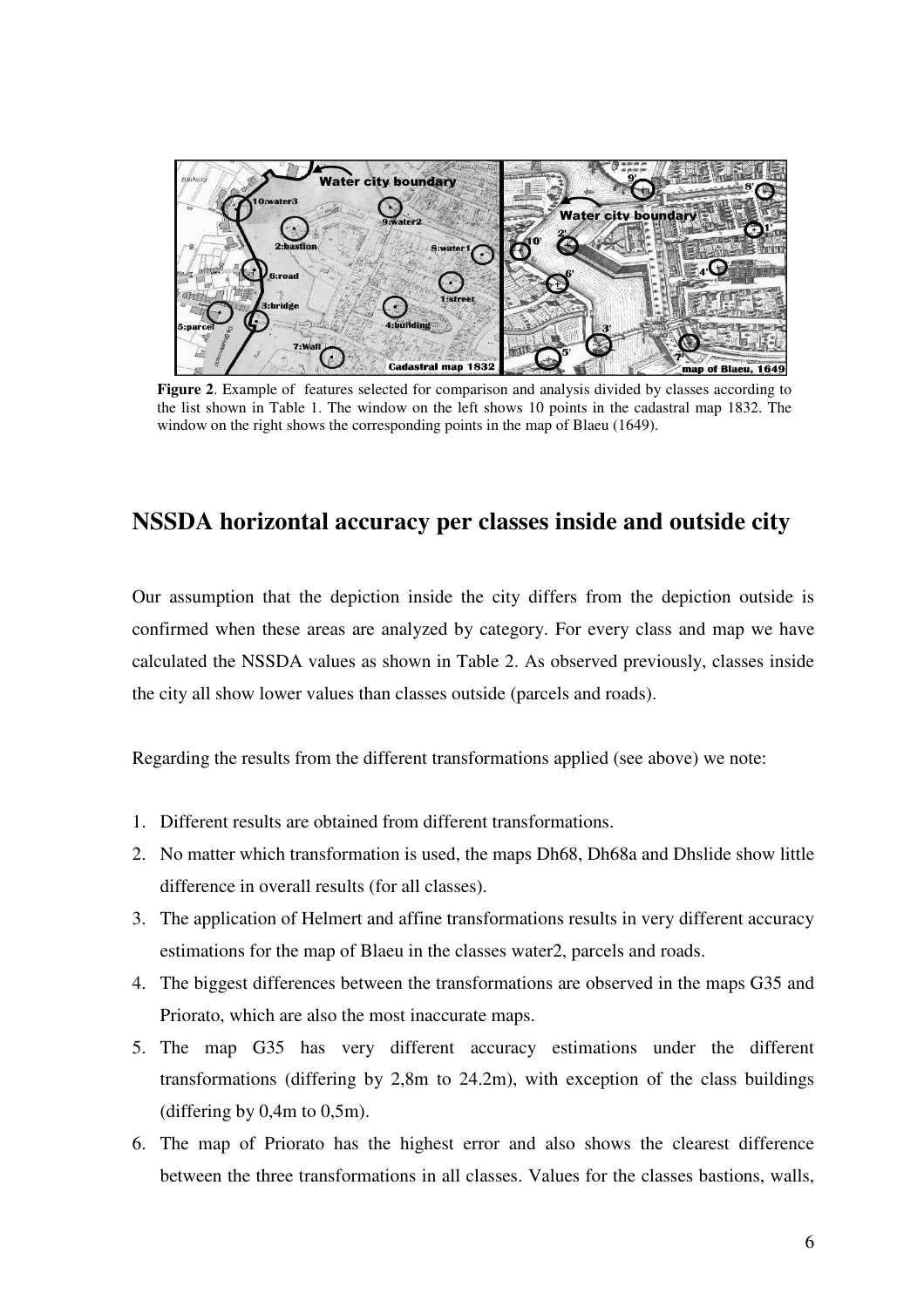water3, parcels and roads show the same tendencies observed in map G35. Conversely the map of Blaeu shows the smallest errors of the group.

**Table 2.** RMSE and NSSDA Horizontal Accuracy tested at a 95 % confidence level in meters per category (class) and per map for six maps of Zwolle, calculated for three different transformations: Two points (4p), Affine (6p) and Helmert (4p).

| NSSDA horizontal accuracy in meters per class, in three different transformations                                                    |         |        |          |        |       |       |        |        |        | <b>Total</b>   |
|--------------------------------------------------------------------------------------------------------------------------------------|---------|--------|----------|--------|-------|-------|--------|--------|--------|----------------|
| Map of Blaeu 1649                                                                                                                    | bastion | bridge | building | parcel | road  | wall  | water1 | water2 | water3 | <b>Blaeu</b>   |
| <b>NSSDA Two points</b>                                                                                                              | 23.37   | 20.83  | 24.22    | 54.73  | 37.35 | 17.93 | 15.51  | 30.42  | 21.63  | 23.66          |
| <b>NSSDA Affine</b>                                                                                                                  | 20.56   | 15.41  | 26.39    | 80.55  | 50.89 | 14.28 | 9.27   | 51.27  | 20.56  | 25.69          |
| <b>NSSDA Helmert</b>                                                                                                                 | 21.81   | 18.37  | 27.84    | 79.90  | 52.14 | 16.32 | 10.67  | 52.15  | 21.40  | 26.28          |
| Map Dh68 (1739-50)                                                                                                                   | bastion | bridge | building | parcel | road  | wall  | water1 | water2 | water3 | <b>DH68</b>    |
| <b>NSSDA Two points</b>                                                                                                              | 27.14   | 18.21  | 28.06    | 73.36  | 67.52 | 19.64 | 40.30  | 30.46  | 20.81  | 43.50          |
| <b>NSSDA Affine</b>                                                                                                                  | 27.45   | 18.46  | 29.48    | 74.81  | 63.14 | 16.00 | 34.81  | 33.35  | 18.72  | 42.60          |
| <b>NSSDA Helmert</b>                                                                                                                 | 26.72   | 19.04  | 28.89    | 71.76  | 62.69 | 15.73 | 34.15  | 32.72  | 18.50  | 41.50          |
| Map Dh68a (1739)                                                                                                                     | bastion | bridge | building | parcel | road  | wall  | water1 | water2 | water3 | <b>DH68a</b>   |
| <b>NSSDA Two points</b>                                                                                                              | 29.02   | 17.57  | 27.16    | 76.63  | 66.84 | 20.69 | 40.95  | 31.18  | 21.71  | 44.70          |
| <b>NSSDA Affine</b>                                                                                                                  | 27.73   | 17.27  | 25.74    | 78.60  | 65.18 | 15.72 | 36.04  | 30.13  | 18.58  | 43.71          |
| <b>NSSDA Helmert</b>                                                                                                                 | 28.79   | 16.88  | 25.93    | 75.42  | 62.74 | 16.70 | 35.08  | 31.64  | 19.17  | 42.53          |
| Map Dhslide (1739)                                                                                                                   | bastion | bridge | building | parcel | road  | wall  | water1 | water2 | water3 | <b>Dhslide</b> |
| <b>NSSDA Two points</b>                                                                                                              | 23.20   | 23.35  | 30.33    | 58.43  | 60.29 | 21.45 | 31.47  | 36.34  | 23.62  | 37.66          |
| <b>NSSDA Affine</b>                                                                                                                  | 17.80   | 20.58  | 34.21    | 67.47  | 56.17 | 14.48 | 26.09  | 34.17  | 20.68  | 37.99          |
| <b>NSSDA Helmert</b>                                                                                                                 | 18.24   | 20.85  | 33.21    | 61.57  | 59.00 | 15.92 | 25.99  | 30.95  | 20.63  | 36.42          |
| Map G35                                                                                                                              | bastion | bridge | building | parcel | road  | wall  | water1 | water2 | water3 | G35            |
| <b>NSSDA Two points</b>                                                                                                              | 41.72   | 41.13  | 34.30    | 83.63  | 74.65 | 28.91 | 42.56  | 63.99  | 35.78  | 50.41          |
| <b>NSSDA Affine</b>                                                                                                                  | 31.55   | 29.88  | 33.86    | 63.92  | 59.22 | 21.37 | 30.15  | 32.72  | 24.06  | 37.05          |
| <b>NSSDA Helmert</b>                                                                                                                 | 37.44   | 38.46  | 33.12    | 75.15  | 72.28 | 25.92 | 34.94  | 43.68  | 30.88  | 44.40          |
| Priorato 1673                                                                                                                        | bastion | bridge | building | parcel | road  | wall  | water1 | water2 | water3 | Priorato       |
| <b>NSSDA Two points</b>                                                                                                              | 66.71   | 68.50  | 89.65    | 102.28 | 94.51 | 63.23 | 65.04  | 93.27  | 71.73  | 77.75          |
| <b>NSSDA Affine</b>                                                                                                                  | 44.64   | 43.28  | 78.41    | 76.87  | 77.22 | 48.16 | 64.04  | 68.29  | 42.35  | 60.55          |
| <b>NSSDA Helmert</b>                                                                                                                 | 56.06   | 47.04  | 73.52    | 93.81  | 87.98 | 54.29 | 60.66  | 71.19  | 58.24  | 66.58          |
| NSSDA horizontal accuracy was calculated as: $\sim 2.4477 * 0.5 * (RMSEx + RMSEy)$ since RMSEx $\neq$ RMSEy. NSSDA statistic for the |         |        |          |        |       |       |        |        |        |                |

class streets in the map pf Blaeu (1649) reports 20m,13.7 asnd 14.3 m for Two points, Affine and Helmert transformations respectively.

# **Priority in the depiction of features in old maps**

In this analysis we assume that positional error is inverse to the importance mapmakers attached to the depiction of objects in old maps, which means that a high error indicates low priority and low error high priority. This then will be measured by the NSSDA horizontal accuracy standard. This assumption could be also affected by the fact that it could be difficult to measure the position of some objects (especially outside the city)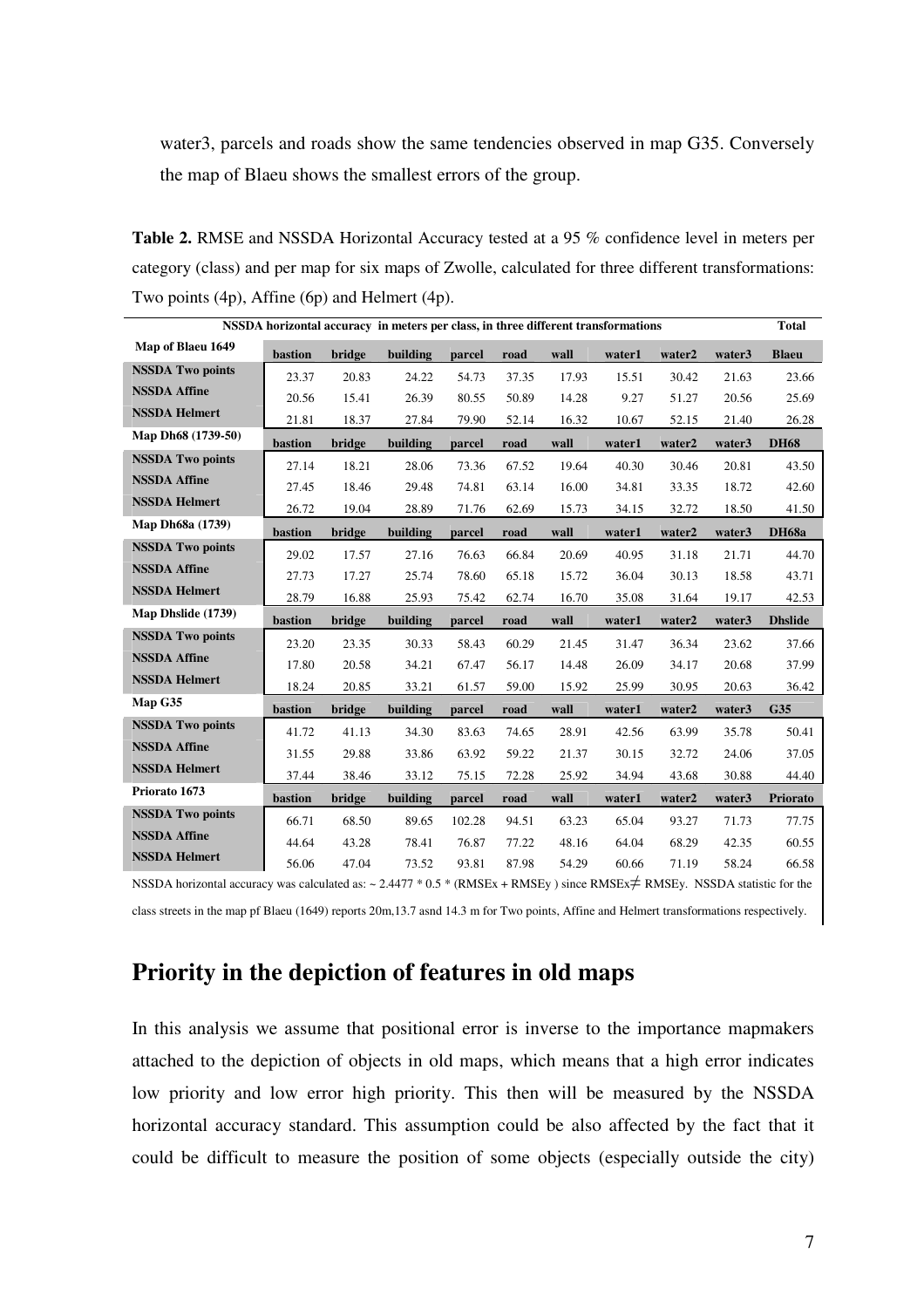which are difficult to interpret and link to the cadastral or modern map resulting in fewer identifiable points in this area of the maps.

We therefore conclude that there is indeed a priority in the depiction of features from map to map and within the same map. We observe smaller error in the depiction of features inside the city than outside the city. This can be explained in relation to the general purpose of the map, which is to show the fortified city rather than its surroundings, and which is then reflected by the accuracy with which the mapmaker depicts features inside and outside the city boundary. This explains the fact that parcels and (external) roads are reported as the most inaccurate features per map.

Conversely, the area inside the city ('IN') the classes of walls, bridges and 'water3' are reported as the most accurate features in each map with some few exceptions. On the other hand, the external boundaries of canals surrounding the city ('water2') are the most inaccurate classes in all maps when compared to other classes.

Together with the lesser accuracy reported external parcels and roads in ('OUT') in all maps, we note that there is no significant difference between the two kinds of features.

The Figure 3 (table with scale in meters) shows the priority in the depiction we found for the set of six maps of Zwolle. Using this scale we immediately notice that the map of Priorato shows the largest errors (located at the end of the scale) but also the smallest range of error. Conversely, the maps of Blaeu and Dhslide show the smallest error and the least variation in error in almost all classes when compared to other maps of the set.

Within the same set, the maps Dh68 and DH68a show very similar accuracy (see Table 2) per map and per class. This is expected since the two maps are part of the same process of mapmaking, in which the map DH68a was an earlier phase of the map DH68. The difference shows a slight improvement in the accuracy in the later phase (Dh68). However, the improvement turns out to be modest when one looks at the values of classes separately (Table 2). Some similarity between Dh68 (1739-1750) and DH68a (1739) on the one hand and DHslide (1739) on the other is also observed. This can be explained by the fact that the maps were made at about the same time.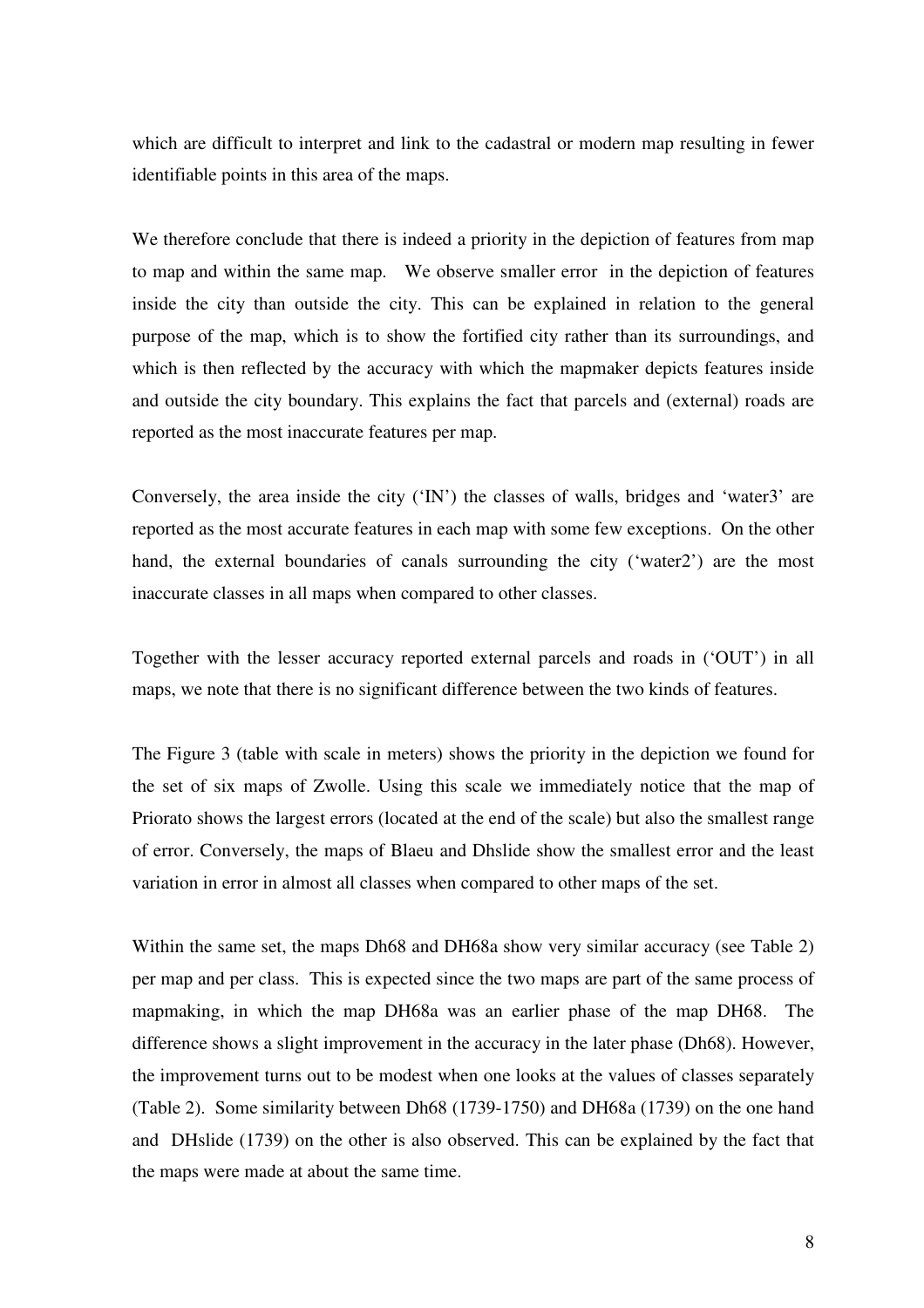

**Figure 3.** The table (above) shows the priority in the depiction of classes per map varying from highest priority (in the lowest part of the scales) to lowest priority (features in the upper part of the scale). The colors of the scale show the variation of error according the respective scale in meters (right), varying from blue (low error) to red (high error). A discontinuity in the error values is shown by the dotted line. This indicates in most of the cases (except G35) a remarkable difference between classes inside the city and outside the city.

# **Conclusions**

In spite of the limitations and constraints which accompany the use of early sources in contrast to situations where modern and highly accurate sources are used, we have calculated the NSSDA horizontal accuracy to help us to interpret and better understand the level of accuracy in early maps

There is a clear difference between features depicted inside the city boundary as opposed to the features outside the city boundary. We believe that these differences observed in early maps also reflect real differences in the priority of the depiction of the features in the maps. This priority is evident not only from map to map but also within the same map, where the features inside the city are depicted more accurately (therefore with higher priority) than those outside the city (lower priority). This can be explained on the basis of the general purpose and the function of the map. Probably none of these maps were made with the purpose to show features outside the city boundary accurately .